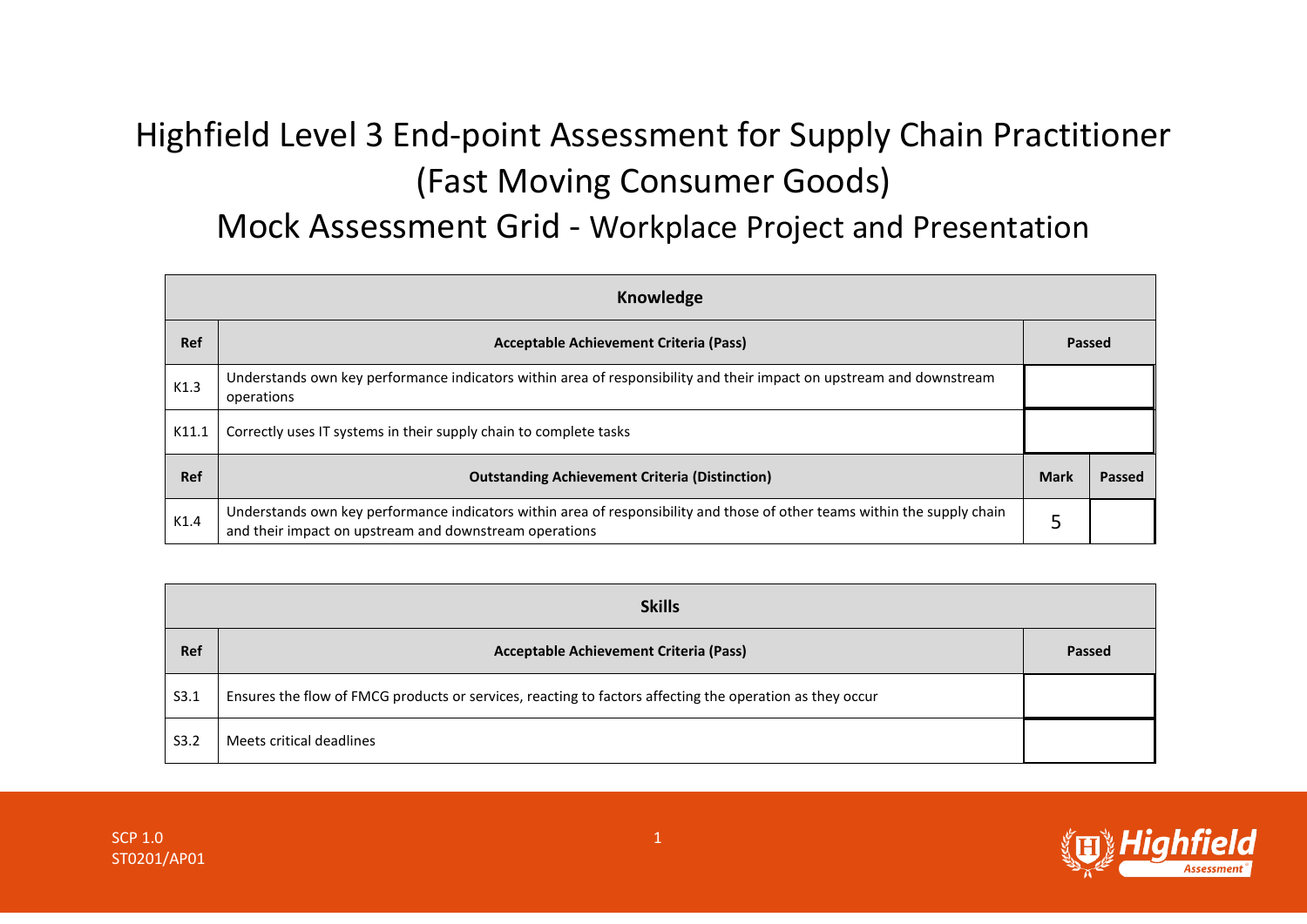| S4.1        | Lead and participate in everyday problem solving activities, using a recognised technique                                                                                                                       |             |               |
|-------------|-----------------------------------------------------------------------------------------------------------------------------------------------------------------------------------------------------------------|-------------|---------------|
| S5.1        | Use up to 2 CI techniques to identify one or two potential improvement for the workplace and shows how improvements<br>could be embedded in the workplace                                                       |             |               |
| S6.1        | Identify patterns and trends to make informed decisions using appropriate techniques and drawing logical conclusions                                                                                            |             |               |
| S7.1        | Develops a project plan with milestones, key project stages and deliverables                                                                                                                                    |             |               |
| S8.1        | Identify, manage and escalate risks to the business within own area of responsibility, based on project outcomes                                                                                                |             |               |
| S8.2        | Ensure product availability                                                                                                                                                                                     |             |               |
| S9.1        | Presents reasoned conclusions                                                                                                                                                                                   |             |               |
| S9.2        | Communicates message, using appropriate methods and FMCG terminology                                                                                                                                            |             |               |
|             |                                                                                                                                                                                                                 |             |               |
| Ref         | <b>Outstanding Achievement Criteria (Distinction)</b>                                                                                                                                                           | <b>Mark</b> | <b>Passed</b> |
| <b>S3.3</b> | Ensures the flow of FMCG products or services, considers factors that may impact on the efficient running of the FMCG<br>supply chain and has contingency plans in place                                        | 3           |               |
| S3.4        | <b>Exceeds deadlines</b>                                                                                                                                                                                        | 2           |               |
| S4.2        | Lead and participate in everyday problem solving activities, using multiple techniques; end to end understanding<br>demonstrated; longer term horizon considered, element of 'future proofing'/forward thinking | 5           |               |
| S5.2        | Uses 3 plus CI techniques to identify 3 or more potential outcomes and shows how improvements could be embedded in the<br>workplace                                                                             | 5           |               |
| S6.2        | Making reasoned and sound/logical recommendations based on data analysis for potential business benefits                                                                                                        | 5           |               |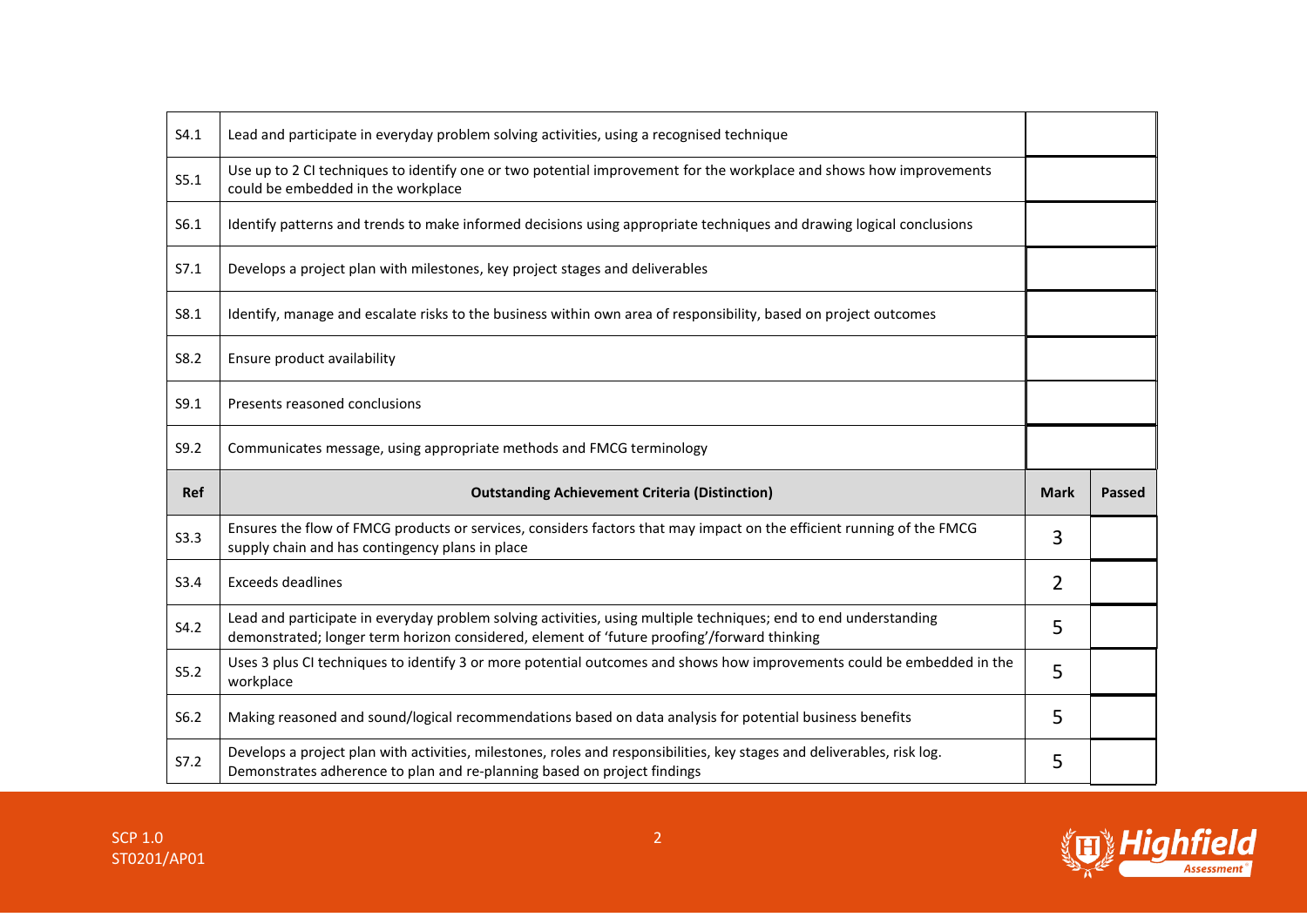| S8.3 | Identify, manage and escalate risks within own area of responsibility and to other areas of the supply chain/business<br>(internal and external), based on project outcomes |  |
|------|-----------------------------------------------------------------------------------------------------------------------------------------------------------------------------|--|
| S8.4 | Ensure product availability, anticipating and contingency planning for internal and external factors which may impact on<br>product availability                            |  |
| S9.3 | Presents reasoned conclusions and sound/logical recommendations for future implementation                                                                                   |  |
| S9.4 | Communicates message using appropriate method and FMCG terminology, adapts style according to the audience                                                                  |  |

| <b>Behaviours</b> |                                                                      |        |
|-------------------|----------------------------------------------------------------------|--------|
| <b>Ref</b>        | Acceptable Achievement Criteria (Pass)                               | Passed |
| B1.1              | Demonstrates flexibility to changing working environment and demands |        |
| B2.1              | Aims to meet objectives, demonstrates good time management           |        |
| B <sub>2.2</sub>  | Demonstrates good time management                                    |        |
| B3.1              | Accepts responsibility; plans work to meet objectives                |        |
| <b>B3.2</b>       | Is proactive, plans work to meet objectives                          |        |
| B4.1              | Builds good relationships with others                                |        |
| B4.2              | Works collaboratively                                                |        |
| B4.3              | Contributes ideas and challenges appropriately                       |        |